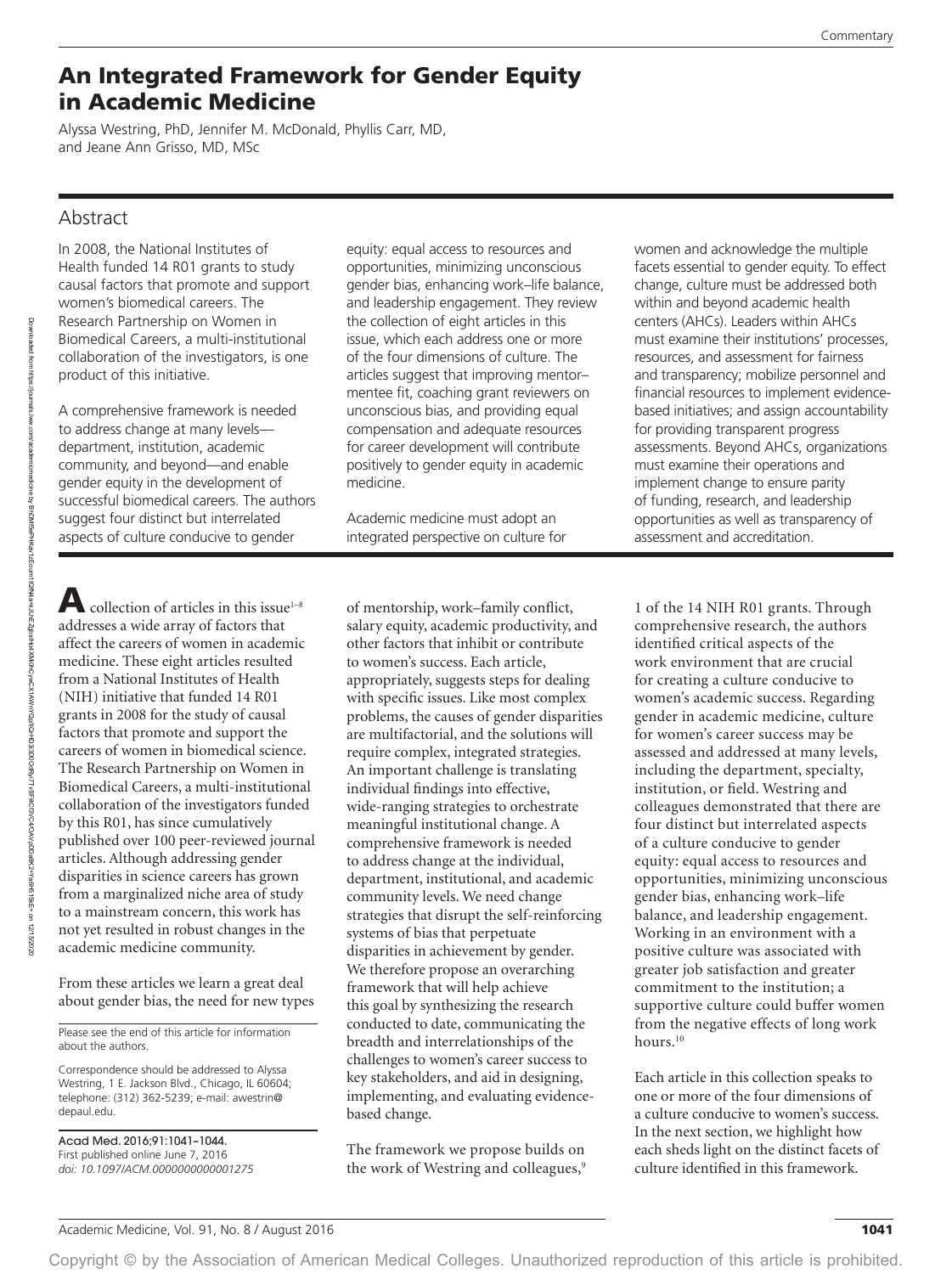## Equal Access to Opportunities and Resources

Successful careers in academic medicine hinge on access to critical opportunities and resources. Access to laboratory space and equipment, salary, grant funding, leadership positions, effective mentoring, and sponsorship can be key factors in fostering successful careers. Yet evidence shows that men and women do not equally share such resources. For instance, the longitudinal compensation study by Freund and colleagues<sup>1</sup> found that the gender disparity in pay continues despite knowledge of this discrepancy.

Another critical resource for academic faculty is grant funding. Although earlier research has noted gender disparities in grant funding, the articles in this collection suggest that this resource may be more evenly distributed than previously believed. In a national multiinstitution study, Ginther and colleagues $2$ demonstrated that for a specific NIH grant application, women and men faculty were equally likely to be initially funded. Over time, however, women were much less likely than men to resubmit or to submit multiple applications, meaning that overall women were less likely to receive a research award during the study period. Although the focus of this collection is on gender differences, it is important to note that Ginther and colleagues<sup>2</sup> also highlighted major racial differences within the cohort of women in their study. Compared with white women, black women were significantly less likely to receive NIH research awards.

Mentoring is another resource critical for career success that may be distributed unevenly across genders. Effective mentoring has been associated with career success in academic medicine.<sup>11</sup> Yet, prior research has shown that women faculty may not have access to mentors best positioned to facilitate and sponsor their careers.12 In this collection, Carapinha and colleagues<sup>3</sup> surveyed 3,100 women faculty across 13 medical schools about their mentoring preferences. Participants rated having a mentor in their own department as the most important mentor characteristic. Gender concordance was also rated more important by women without a current mentor. Matching career and personal interests were more critical for earlycareer than late-career faculty. However,

13% of the nearly 1,500 participants who provided a response reported never having a mentor. Given the insufficient representation of women in academic medical leadership and research positions, providing women faculty with effective, well-fitting mentorship becomes a critical feature of the work culture.

### Management of Unconscious Gender Bias

Gender bias in academic medicine has received considerable attention as an obstacle to women's career success and an opportunity for initiating change efforts. The primary focus on bias has emphasized unconscious (or implicit) bias, rather than overt gender-based discrimination. Unconscious bias refers to implicit associations (e.g., that men and women both associate "scientist" or "leader" with "man") that can impact decision making without the awareness of the decision maker.13,14 The implications of such bias can have profound implications for careers.15

In this collection, there is further evidence that gender bias significantly affects the careers of women faculty and that steps are warranted toward remediating its negative impact. Remich and colleagues<sup>4</sup> analyzed qualitative interviews with women in PhD programs to assess their experiences and awareness of gender bias early in their training. Of 22 women, 19 acknowledged systemic gender inequities in science and/or reported instances of bias. The authors concluded that although most participants had not yet directly experienced gender bias, they expected to be treated differently in the future on the basis of gender and were developing strategies to minimize such effects on their careers.

Kaatz and colleagues<sup>5</sup> investigated gender bias in the reviews of NIH grant proposals. They analyzed 739 critiques of R01 applications, both funded and unfunded. They compared priority and criteria scores and text analysis results by the sex of the principal investigators (PIs) for both new and renewal applications. For renewals, reviewers assigned significantly worse scores to women versus men PIs despite using more positive adjectives (e.g., "outstanding," "excellent") in critiques of the women's applications. They concluded that

because of unconscious gender bias, reviewers hold women applicants to higher evaluation standards.

## Support for Work–Life Balance

Among the most frequently noted obstacles to women's career success in academic medicine are challenges managing the demands of work and family, which has been quantitatively documented by Carr and colleagues.16 Women tend to take on a greater share of family and household responsibilities compared with men,<sup>17</sup> and often face negative career penalties associated with parenthood.18 A culture that facilitates work–life balance thus becomes particularly critical.

Several articles in this issue speak to work–life issues as a factor in women's careers. DeCastro Jones and colleagues<sup>6</sup> found that despite relatively consistent career goals between men and women faculty at the outset, women were more likely to prioritize balancing work and life than men, which could alter their goals over time. There is also evidence that current practices for supporting work–life balance are insufficient and that some work–family policies are often not taken advantage of by young faculty (e.g., extending the tenure clock, extensive parental leaves).19

Raj and colleagues<sup>7</sup> did not find gender differences in the proportion of faculty with a recent federal grant, yet women lagged behind men in publications. The authors propose that family-related demands may more profoundly impact women than men. Women with children published less than men with children, but there were no gender differences for those without children. This, like much prior research, suggests that family demands impact women differently than men.

#### Leadership Engagement

In research on women's careers, it has become increasingly clear that without the engagement of leadership on every level, the impact of efforts to support women will be limited. Although leadership engagement is important within institutions at the department and school levels, engagement from national societies, grant funding agencies, and administrative bodies is also critical. Leadership attention to gender bias,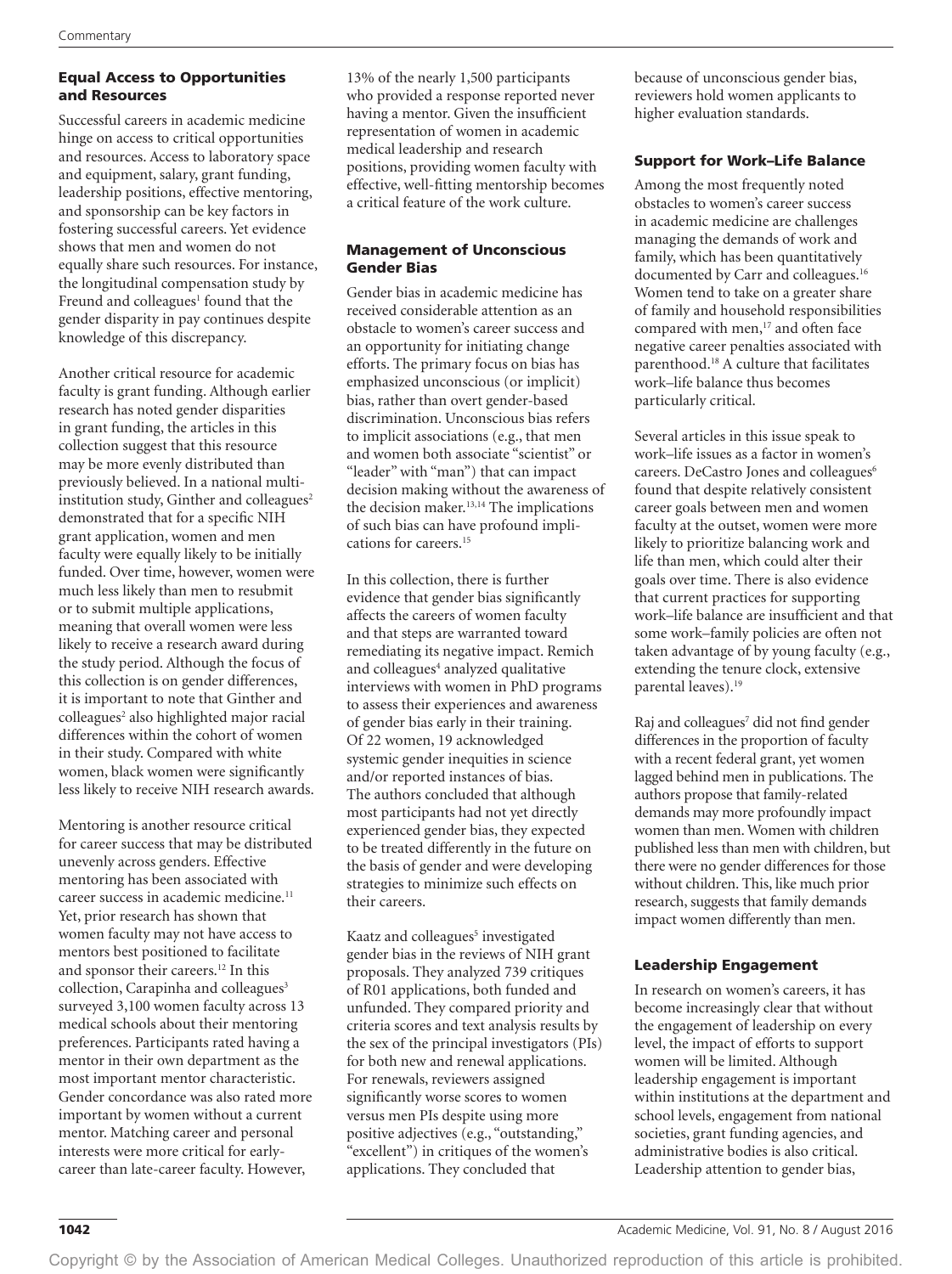access to resources and opportunities, and work–life balance is a key factor in translating a desire for gender equality into a cultural reality. Supportive policies/practices are only effective when implemented in the context of engaged leadership.

In this collection, Plank-Bazinet and colleagues<sup>8</sup> describe how the NIH, a gatekeeper to career success in science, has addressed gender disparities. The NIH Office of Research on Women's Health (ORWH) is charged with "develop[ing] opportunities and support for recruitment, retention, reentry, and advancement of women in biomedical careers"8 and has designed programmatic efforts to address critical career junctures. For example, the Building Interdisciplinary Research Careers in Women's Health (known as BIRCWH) program targets junior faculty and offers supplemental access to resources and opportunities through research and mentorship. The Research Supplements to Promote Reentry Into Biomedical and Behavior Research Programs provide similar supports to help those who have left the workforce (e.g., for family-related reasons) to return. The ORWH has also worked closely with the NIH Working Group on Women in Biomedical Careers to address important facets of the culture related to gender bias, work–family balance, and access to resources and opportunities. Despite these efforts, findings such as those from Kaatz and colleagues<sup>5</sup> suggest that there are opportunities still for NIH leadership to engage further in initiatives to address gender biases such as the grant review process.

#### Call to Action: An Integrated Approach to Gender Equity

The landmark report "Beyond Bias and Barriers: Fulfilling the Potential of Women in Academic Science and Engineering" concluded, "Career impediments for women deprive the nation of an important source of talented and accomplished scientists and engineers who could contribute to our nation's competitiveness."20 The articles in this collection offer feasible steps that are likely to address these career impediments. The evidence they present suggests that approaches such as improving mentor–mentee fit, coaching grant reviewers on implicit or unconscious bias, and providing equal compensation and adequate resources for career development will likely contribute positively to gender equity in academic medicine. Although we applaud individuals and institutions who champion such efforts, we also recognize that these are often only available to relatively few faculty, implemented inconsistently, and not evaluated rigorously for their effectiveness. In other words, they lack integrated, comprehensive, and widespread implementation. As a result, progress may be slow and inconsistent.

Therefore, our call to action stems from our belief that the path to gender equity requires academic medicine to adopt an integrated perspective on the culture for women and the multiple facets of the work environment that have been demonstrated to be essential to gender equity. For meaningful change to occur, the culture must be addressed at academic health centers (AHCs) both from within (e.g., deans, department chairs) and from external sources (e.g., federal and private funding agencies). First, internal and external leaders should examine their institutions, identifying ways their culture perpetuates unequal access to resources and opportunities, subtle discrimination associated with unconscious biases, obstacles for those managing work and family demands, and lack of leadership engagement in promoting gender equity. Next, institutions must mobilize personnel and financial resources to implement evidence-based initiatives to remediate identified problems. Finally, institutions must require transparent assessments of progress and continued accountability.

How could this call to action be implemented both within and outside of AHCs? Within AHCs, insights about the current status of the culture can be gleaned in several key ways. First, although many institutions collect faculty satisfaction data, they often fail to assess those aspects of the work culture that most directly affect women's careers. A comprehensive faculty survey examining all four facets of the culture<sup>9</sup> is an important tool to enable change. Further, objective data related to recruitment, compensation, startup packages, and promotions can be analyzed with respect to gender disparities. Beyond analyzing data for gender differences, we encourage analyses exploring the interaction

between race and gender, given that culture barriers may be amplified for women of color.

Once AHCs characterize the current status of their environment for women, it is essential that resources be mobilized to remediate known areas of weakness. Often, the cheapest and most convenient steps that institutions implement to support women faculty are developmental programs aimed at the women themselves (i.e., workshops teaching negotiation, writing, or work–life balance skills). Although well intentioned, such initiatives have the simultaneous impact of subtly implying that women are the cause of their own career challenges and allowing leadership to feel that sufficient steps have been taken to address disparities. Instead, we advocate for both a top-down and a bottom-up approach to institutional change. For instance, implicit bias training could be required for those with recruitment or hiring responsibilities. Mentors could be provided with training and salary support to encourage effective mentoring of women faculty. Policies that support women's careers during child-raising years (e.g., extensions for tenure probationary periods) could be implemented, and convenient child care and lactation facilities could be provided.

Finally, AHCs should be transparent in reporting their current status and held accountable for evaluating the effectiveness of initiatives implemented to address disparities. Too often, programs are implemented but not evaluated. This drains resources from institutions without providing evidence of return on investment. For gender parity to be achieved, there must be rigorous attention to whether the desired changes are being achieved and a mind-set of continuous improvement adopted.

External institutions beyond AHCs must likewise closely examine their operations and leverage for change to ensure parity of funding, research, and leadership opportunities as well as transparency of assessment and accreditation. Important external organizations include research funding agencies, state and federal government, licensure and accreditation organizations, medical societies, and health-related industries.

Copyright © by the Association of American Medical Colleges. Unauthorized reproduction of this article is prohibited.